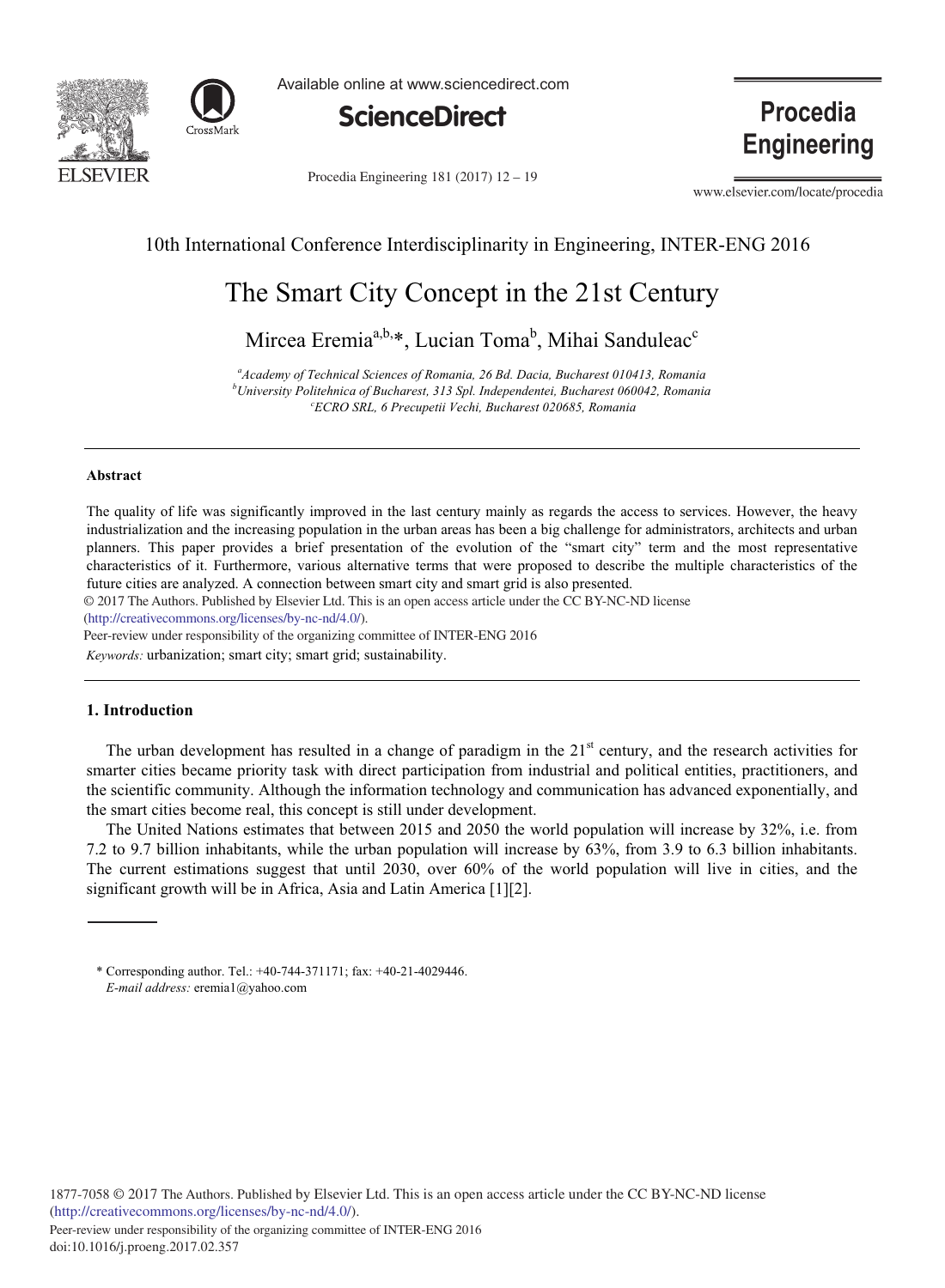The need for urbanization is due on one hand to the migration of population from rural areas to cities  $-$  in hope for a better life (for jobs, education, medical care, access to culture, etc.), and on the other hand to the migration from poor countries or under social and military conflicts toward the industrialized countries. Under these conditions, in 2050, India will reach 1.7 billion inhabitants, with its mega-cities Mumbai (42 millions) and New Delhi (36 millions), China will be steady at  $\sim$ 1.34 billion inhabitants, with the city of Shanghai (21 millions), while Nigeria and Indonesia will reach up to 399 million and 321 million inhabitants, respectively [1].

As our planet becomes more "urban", the cities have to become smarter. The extended urbanization requires new methods and ways, innovative, to administrate the complexity of the urban life: overpopulation, energy consumption, resources management and environment protection, etc.

The first mega-cities in the world (with over 10 million inhabitants in 1970) were New York and Tokyo; these cities owned necessary infrastructure and resources to ensure the needs of their citizens. However, most of the new mega-cities are located in developing countries, having a large number of poor people and limited resources. infrastructures or systems that cannot satisfy the increasing demand. These mega-cities, wide in surface, are not capable of appropriately develop to meet the rate of increase of the number of inhabitants, are chaotic and dangerous, having limited health and education services. Under these conditions, the competition for food, water and energy resources will rapidly increase. The number of mega-cities in 2014 was 28, three times bigger than in 1990, and for 2030 the estimation is for 41. Of the 28 mega-cities, 16 are located in Asia, 4 in Latin America, 3 in Africa and Europe each, and 2 in SUA, respectively [2].

While in 2015, the urban population in the European Union was 72% of the total population, it is estimated that in 2050 this percentage will increase to 80%. In Romania, for instance, where urbanization degree is only 55%, the municipalities are looking for solutions to develop the business environment and ensure the best living conditions for their citizens.

Although the cities occupy only 2% of the planet's surface, they accommodate about 50% of the world population, consumes 75% of the total generated energy, and are responsible for 80% of the greenhouse effect [3]. This is the reason why the urban development and its associated problems have been intensively discussed in the last years at many international and national conferences. Some of the most important events are Shanghai World Expo (2010), Ecocity World Summit Montreal (August 2011), Smart City Expo World Congress in Barcelona (November 2011), International Conference on Smart Grids for Smart Cities/ Smart City 360 Summit 2015 in Toronto (October 2015), World Smart City Forum in Singapore (July 2016), IEEE International Forum on Smart Grids for Smart City at Paris (October 2016). As a conclusion, the preoccupation for smart development of cities is a hope for reducing poverty, inequality and unemployment, and also for efficient management of energy resources.

#### 2. Evolution of the smart city concept

The preoccupation for sustainable development of the urban settlements has been a major preoccupation since ancient times for both architects and administrators. In the book "Garden Cities of To-morrow" published in 1898 by the British urban planner Ebenezer Howard, the *urbanism* is treated as a distinct category, which is the way of transforming the slums into neighborhoods capable of providing opportunities and comfort. The Frenchman Eugène Hénard, who was one of the first urban planners who influenced the development of the future European cities, said in his speech at his Royal Institute of British Architects: "My purpose is to inquire into the influence which the progress of modern science and industry may exercise upon the planning, and particularly upon the aspect, of the Cities of the Future. The Cities of Tomorrow will be more readily susceptible to transformation and adornment than the Cities of Yesterday" [4].

The aspects that characterize the cities of the future have been adopted over the years. In the interwar period, the modernist planners and architects have launched ideas with the intention of alleviating the mistakes generated by the industry strategy and transform the cities into green ones. Among them we mention Le Corbusier in the work "The City of Tomorrow and its planning" (1929) [5] and Gottlieb Eliel Saarinen in the book "The City: its growth, its decay, its future" (1943), both having a long lasting influence on the architecture of cities from Europe and Northern America. Subsequently, the French urbanist Raymond Lopez has revised the meaning of the urbanism term in the book "L'avenir des villes" stating that the urbanism is "indispensable instrument for life and the vitality of men",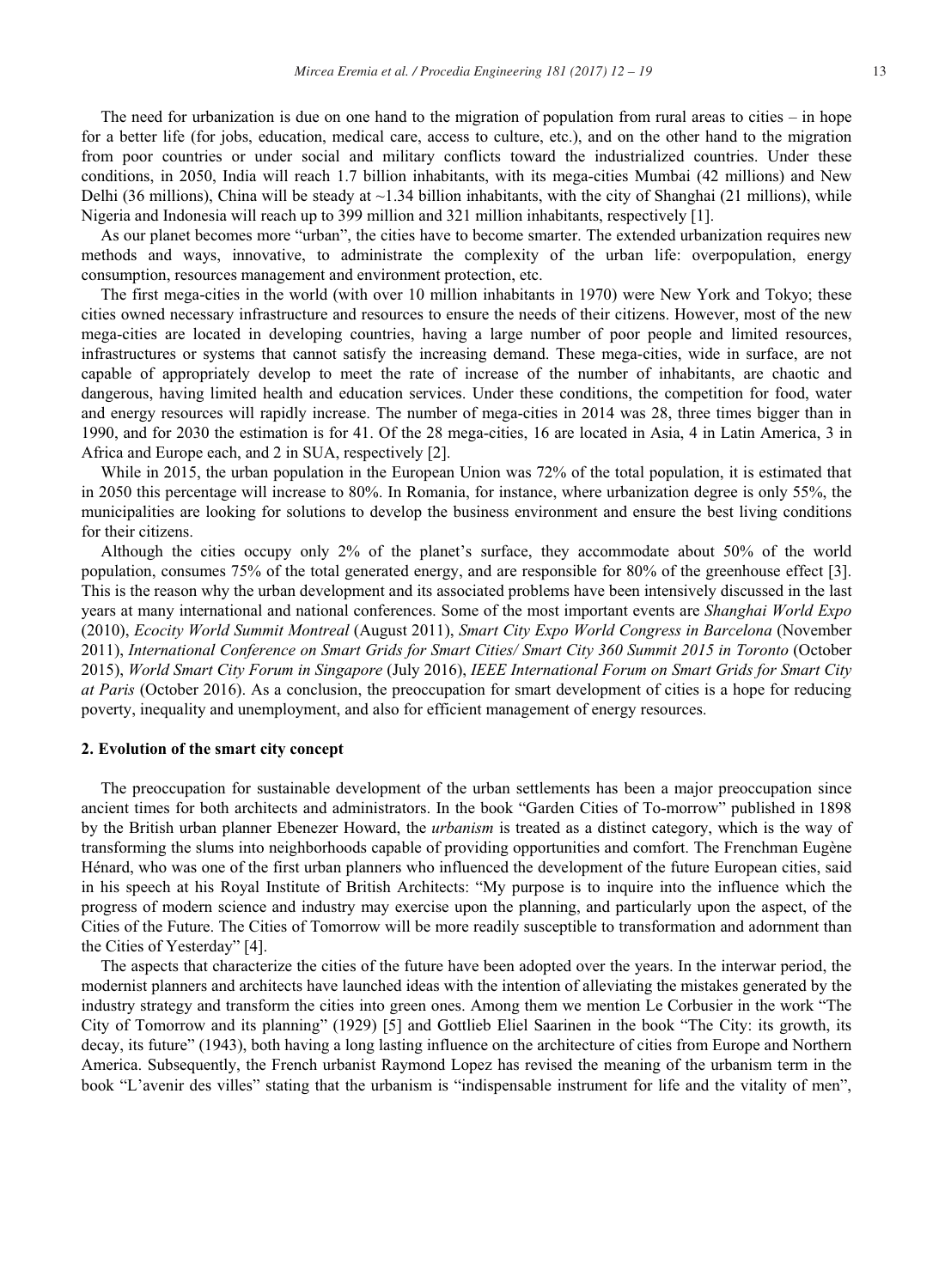while the Spanish architect Miguel Fisac proposed in his work "La Molecula Urban" the replacement of the current model of cities with "friendly/agreeable cities".

The lexicon that describes the characteristics of the cities of the future was significantly improved in the last decades to better explain the large number of concepts promoted by stakeholders and interest groups. The popularity of the various specific terms has changed in time, depending on the ideas promoted by universities, the business environment, political entities and civil community.

Specialists from various domains suggested definitions for smart city, such as:

- A "smart city" uses information and communications technology (ICT) to enhance its livability, workability and  $\bullet$ sustainability [Smart Cities Council 2014];
- A city that monitors and integrates conditions of all of its critical infrastructures including roads, bridges, tunnels, rails, subways, airports, seaports, communications, water, power, even major buildings – can better optimize its resources, plan its preventive maintenance activities, and monitor security aspects while maximizing services to its citizens [US Office Technical and Scientific Information];
- A smart city can be seen as a determined geographical space able to manage resources (natural, human, equipment, buildings and infrastructure), as well as wastes generated by life style; it should be sustainable and must not be harmful to the environment. [6].

Table 1 presents a part of the terminology used over time in general by the actors involved in specific fields related to the "future cities" [7].

| Domain             | Social               | Economic                 | Governing                 |
|--------------------|----------------------|--------------------------|---------------------------|
| Garden cities      | Participative cities | Entrepreneurial cities   | Managed cities            |
| Sustainable cities | Walkable cities      | Competitive cities       | Intelligent cities        |
| Eco-cities         | Integrated cities    | Productive cities        | Productive cities         |
| Green cities       | Inclusive cities     | Innovative cities        | Efficient cities          |
| Compact cities     | Just cities          | Business-friendly cities | Well-run, well-led cities |
| Smart cities       | Open cities          | Global cities            | Smart cities              |
| Resilient cities   | Livable cities       | Resilient cities         | Future cities             |

Table 1 "Future cities" – conceptions of success [7]

Table 2 presents the geographic trends in future city term usage.

- "Sustainable city" become after 1950 the most popular term related to the future urban development, a strong influence coming from the United Nations Brundtland Commission report (1987) in the field of sustainable development. In become the most commonly-referred-to term in English, especially in U.K., Canada, Australia, USA, and India, probably given the strategies for taking emergency decisions to limit the climate changes.
- "Digital cities" became the second most popular term used in disclosures in late 90s, as it suggests a strong  $\bullet$ connection with the exponentially growing information and telecommunication technology and the large amount of information. The European Commission founded program called "European Digital Cities" (1996-1999) was one of the first actions that inspired for publication of several books. The project promoted the idea of digitalization to support the complex environments of a city by means of informatic platforms and digital networks, aiming to provide services to local community and ensure active participation of citizens to city decisions [8].
- However, since 2009, the interest for the term "digital cities" was significantly reduced, as it was gradually  $\bullet$ replaced by the new term "smart cities". This term incorporates elements of sustainability and social inclusion, at the same time being suited to the evolutions of the new internet technologies [9]. Some observers indicate that the term "smartness" is more neutral from the political point of view than the term "sustainability". Therefore, various combinations of the term "smart" ("smart city", "smart growth", "smart development") were more easy accepted in countries were a large part of the public opinion associates the terms "sustainability" and "greenness" with strongly liberal or progressive policies [7][10].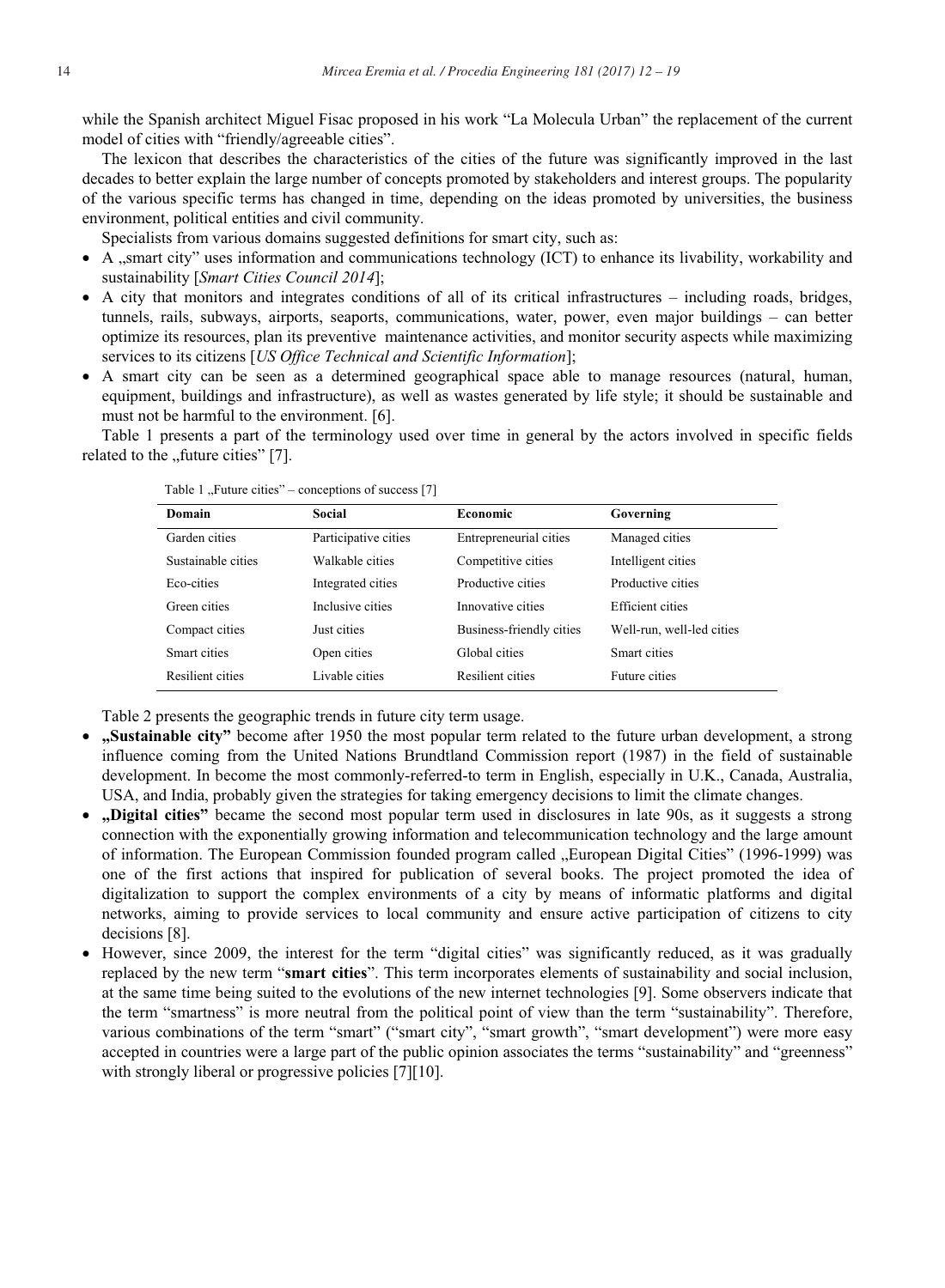• The term **, eco-cities**", on the other hand, proposed by the Urban Ecology – a group founded by Richard Register in California, become more popular in the mid-90s. It promotes the idea of eliminating all carbon waste, producing energy through clean resources, and developing the city in balance with the nature. Eco-city earned more notoriety since 2011 when the smart city concept started to gain an exponential interest. The cities are in competition to ensure high-quality life conditions to their citizens, while "Eco-city" projects have been proposed from the sustainable innovation point of view, among which Abu Dhabi and cities from China [8].

| Term               | <b>Trend</b>                           | <b>Regional popularity</b>  | <b>Popularity in countries</b>                          | Popularity in cities                                                                  |
|--------------------|----------------------------------------|-----------------------------|---------------------------------------------------------|---------------------------------------------------------------------------------------|
| Future cities      | Stable                                 | Global                      | India, USA, Canada,<br>Australia, UK, Mexico,<br>Brazil | Minneapolis, Singapore, Mumbai, New<br>Delhi, Phoenix, London, San Francisco,<br>Pune |
| Eco City           | Stable                                 | Asia                        | Philippine, Singapore,                                  | Chandigarh, Tianjin                                                                   |
|                    |                                        |                             | Malaysia, India                                         |                                                                                       |
| Smart cities       | Fluctuating interest                   | Europe, Northern<br>America | Italy, Spain, Belgium, UK                               | Barcelona, Bologna, Torino, Roma                                                      |
| Intelligent cities | Stable                                 | Northern America            | USA, UK                                                 | London                                                                                |
| Sustainable cities | Stable                                 | Commonwealth                | Australia, UK, Canada,<br>USA, India                    | Vancouver, Singapore, Washington,<br>Auckland, Portland, Dubai, London,<br>Austin     |
| Compact cities     | Stable                                 | Mixed                       | Australia, UK, USA                                      | Salt Lake City, New York City                                                         |
| Liveable cities    | Rarely used                            | Commonwealth                | Australia, UK,                                          | New York City, Singapore, Melbourne,<br>Pittsburgh, Vancouver                         |
|                    |                                        |                             | Canada, Singapore                                       |                                                                                       |
| Digital cities     | Stable, after a<br>decreasing interest | Mixed                       | USA, Ireland, Philippine,<br><b>UK</b>                  | Kansas City, Oklahoma City, Dublin,<br>Minneapolis                                    |
| Innovative cities  | Stable                                 | Mixed                       | USA, UK, India                                          | Bangalore                                                                             |
| Green cities       | Stable                                 | Northern America            | USA, Australia, Canada                                  | New York City                                                                         |

Table 2. Geographic trends in future city term usage [7]

The study elaborated by *Catapult Future Cities* [7] presents the city in two general forms, that is "future cities" and "future of cities", which are used by academia, as well as by practitioners and politicians:

- $\bullet$  *i*) Future of cities: term adopted in order to suggest the way of ensuring the needs of cities in the future taking into consideration their role in the future and the pressures and threats that they will have to face so that to help the citizens to successfully adapt to any condition.
- *ii*) Future cities: reflects the vision/goals of people regarding the characteristics of the cities (how they will function, what systems they will rely on and how they will interact with the citizens, the authorities, the business environment, the investors and with the environment in which they will live).

By combining these two terms, a third most used term will result, after "sustainable cities" and "smart cities". It is important to note that the term "future cities", which is less used to define the technological dimension, has replaced the expression "future of cities" starting with 2009. This ascension of the term "future cities" is linked to the trend of separation of the urban domains into new disciplines – engineering, civil constructions, energy, IT and ecology. On the other hand, the expression "future of cities" is connected to the traditional thinking, planning and policy. This term is widely used in United Kingdom, North America, Southern Asia and in Latin America. At the city level, there is an interest for the term "future cities" in the large cities from west and east, including Singapore, Mumbai, London and San Francisco.

In Japan, taking into consideration the demographic future of the cities (the average age of the population will reach a very high record), more is accepted the concept of compact city and comfortable with high population density.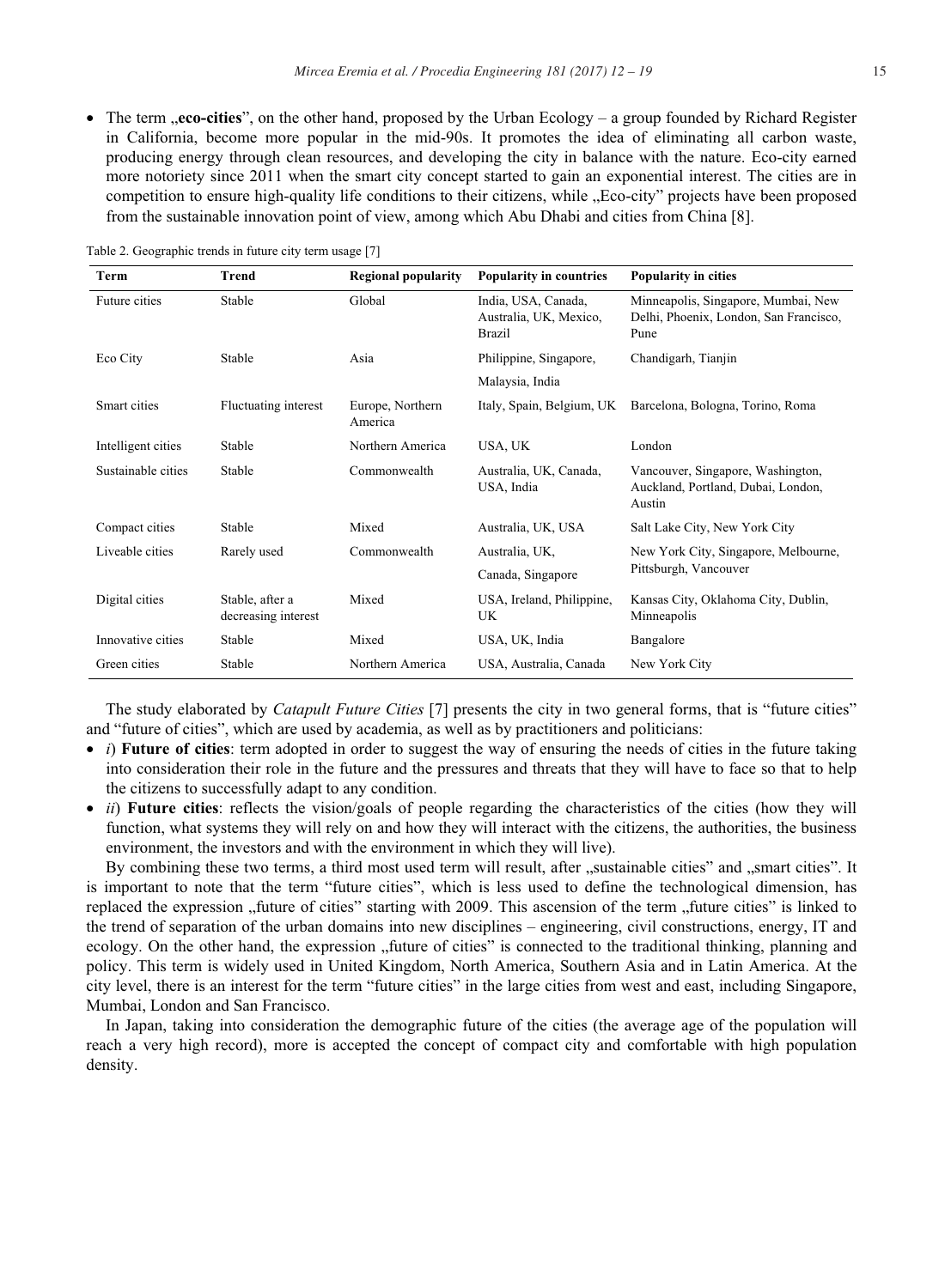According to Google Trends, the term "Eco City" had a wider acceptance in South Asia, Australia, West Europe and Northern America, while "Smart City" has been extensively accepted in Europe and Northern America. The terms "Green City" and "Compact City" are relevant in companies from Northern America and Australia, while in India terms like "Sustainable City" and "Innovative City" are widely used. At London, the term "Intelligent City" (a synonym with Smart City) is more frequently used, while in New York a visible interest is shown for the terms "Compact City", "Liveable City" and "Green City". Additionally, Table 2 specifies the frequency of use of the terms in various countries [7].

However, irrespective of the name, the cities of the future must adapt in order to mitigate the effects of / to contribute to: climate change; population growth; globalization of economy, demographic, risks and ecological dependencies; technology development; geo-political changes; human mobility (including migrations); population aging; social conflicts and inequality; insecurity (as regards energy, food, water); changes in the governmental and institutional sectors.

# 3. Characteristics of the smart cities

The intelligence of a city is given by the set of physical and legislation infrastructures that support the economic development, ensure social inclusion and allow environment protection. Figure 1 illustrates the main characteristics of a city and its tools, available for both the municipality and citizens, that can transform a city into a smart one.



Fig. 1. Characteristics and tools used to define the Smart City [12].

The ISO Standard 37120/2014, titled Sustainable development of communities, defines 17 key indicators for evaluation of performances of cities from the point of view of ensuring urban services and quality of life, that is: economy, education, energy, environment, finance, fire and emergency response, governance, health, recreation, safety, shelter, solid waste, telecommunications and innovation, transportation, urban planning, wastewater, water and sanitation. These indicators, that can include several sub-indicators, are reference for city managers, politicians, researchers, business leaders, planners, designers and other professionals to focus on key issues, and put in place policies for more livable, tolerant, sustainable, resilient, economically attractive and prosperous cities.

Table 3 presents the directions of development of a city and provide examples of various applications by means of which the main objectives of a smart city can be achieved. The directions of development refer to infrastructures, services and administrative systems necessary for creating a suitable environment in order to achieve various characteristics of the smart city.

The information technology and communications  $(T\&C)$  is essential in the smart city in order to: (i) efficiently use the infrastructures and allow a sustainable development from economic, social and cultural point of view; (ii) involve the citizens at local administration level by employing an e-participation system; (iii) support learning from experience, adaptation and innovation so that to react more efficiently and more rapidly to various changes. The IT&C domain is continuously evolving allowing strong integration of all dimensions of the smart city, which refers to the human intelligence, the collective intelligence as well as to artificial intelligence of the physical components of the city. The intelligence of the city is created by interconnecting digital telecommunication networks (nerves),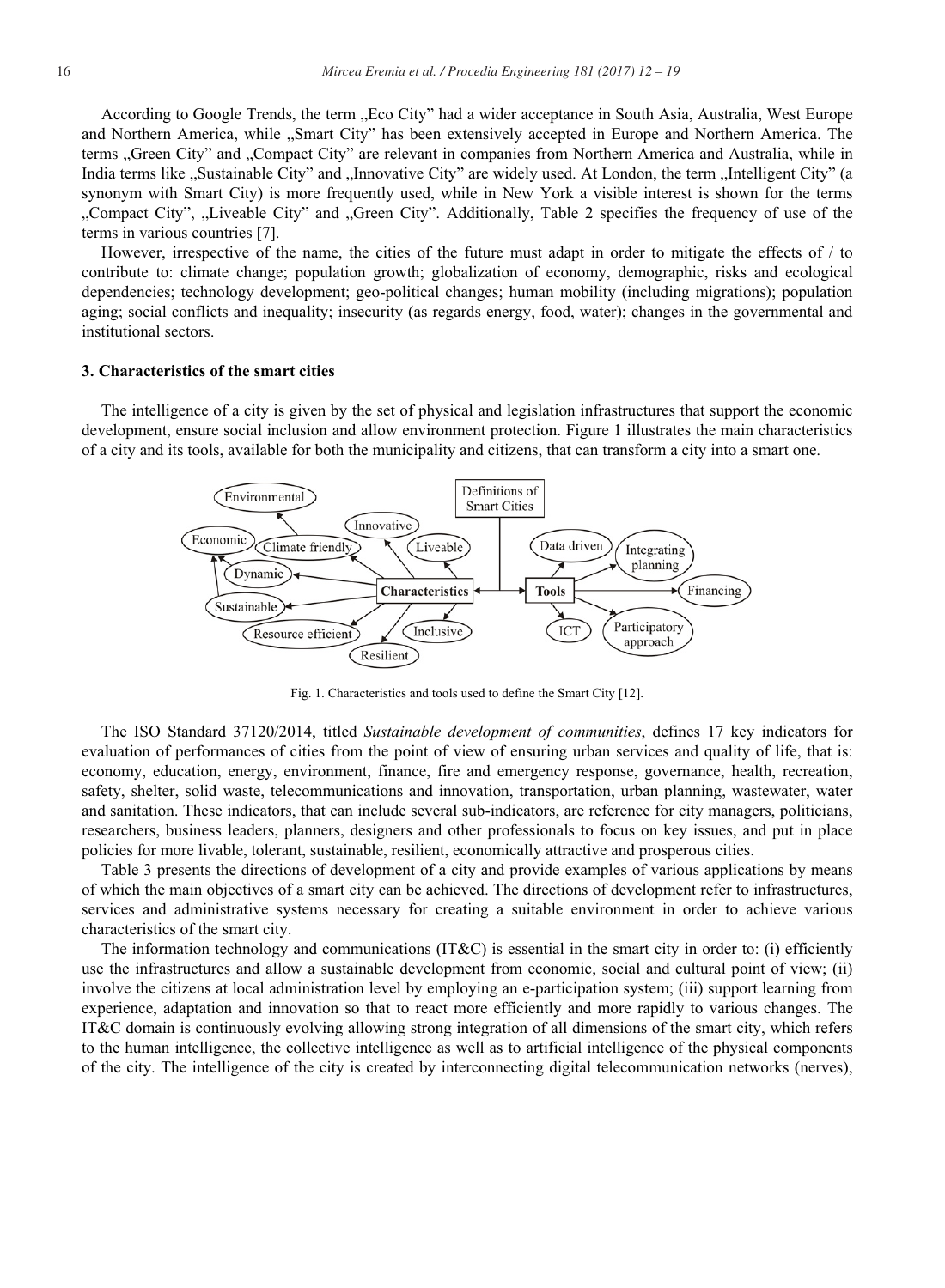the intelligence integrated into systems (brain), sensors and physical components (sensorial organs), as well as software tools (knowledge and cognitive characteristics) [13].

Table 3. Directions of development of smart cities

| Area of application                                                      | <b>Description</b>                                                                                                                                     | <b>Examples</b>                                                                                                    |
|--------------------------------------------------------------------------|--------------------------------------------------------------------------------------------------------------------------------------------------------|--------------------------------------------------------------------------------------------------------------------|
| Smart buildings                                                          | Smart buildings that incorporate the advantages of<br>communication and control systems.                                                               | Optimizing the heating systems,<br>ventilation, and air conditioning.                                              |
| Education, medical and social care                                       | Applications that allow improving the activity in<br>these domains and ensure the access to all citizens to<br>high-quality services.                  | Monitoring systems of the old people,<br>monitoring by telemedicine.                                               |
| Smart energy                                                             | Smart electrical energy system that interconnects all<br>utilities and end-users via a smart infrastructure.                                           | SmartGrid applications, optimization of<br>network operation, comply the<br>environment standards, smart lighting. |
| Smart grid (smart metering of natural<br>gas, water, electrical energy)  | Real-time consumption metering of energy, water,<br>and natural gas.                                                                                   | On-line information of the consumption;<br>Wireless smart meters.                                                  |
| Smart utilities (smart water distribution<br>and smart waste management) | Intelligent management of the water distribution<br>system and wastewater.                                                                             | Smart wastewater systems; Real-time<br>solid waste monitoring.                                                     |
| Smart parking                                                            | Managing the parking places using sensors, CCTV                                                                                                        | Monitoring systems of the vehicles.                                                                                |
| Integrated supply systems                                                | Synchronizing the supply with the demand;<br>measurement, monitoring and organization of the<br>transportation around the supply chains of the cities. |                                                                                                                    |
| Smart and integrated transport                                           | Traffic monitoring and real-time optimization using<br>and combining all transportation means.                                                         | CCTV for traffic; Smart parking<br>networks; Minimizing the impact on the<br>environment.                          |

For easier use of the databases and software applications, a new concept was born, which is called "Internet of Things" (IoT). Information gathered by means of sensors and software platforms are stored on cloud servers, which are then accessed by various users (both human and automatic systems) by means of software tools. However, under this open environment for access to information, data security is critical in order to avoid economic or social losses.

# 4. The connection between Smart Grids and Smart City

Smart cities integrate both vertically and horizontally various infrastructures or systems, and for this reason they are sometimes referred to as "system of systems". While the IT&C infrastructure is the support level for management and control applications, the smart grid is the system that makes all the other systems to function [14]. At the same time, the pylons for a smart city is the way in which various components of the city work together as a single entity and "adapts" when working under extreme conditions.

The electrical energy infrastructure is one of the most important tools of any city. Unavailability of the electrical energy for an extended period of time will eventually cause the unavailability of all the other utility networks. "Smart Energy" is an expression frequently used today, taking into consideration the importance of energy in the cities' activity. In particular, the electrical energy consumers and producers devise strategies for energy saving and energy efficiency to optimize the use of energy resources. Efficient development of electricity networks is critical when aiming to achieve the goals of the two sides. In other words, the expression Smart Energy is based on the philosophy of adopting for the long term the most effective strategies from the economical point of view while meeting the requirements related to environment protection. A conference titled "How to build Smart Energy Regions" took place recently at Karlsruhe focusing on innovative concepts and best practices for smart energy solutions at local and regional level.

Development of smart grids in cities relies on five basic directions [14]:

A. Promoting clean energy sources. The smart cities are evaluated from the point of view of using clean energy. The smart grid solutions are key factors for supporting the development of renewable energy sources (RES) and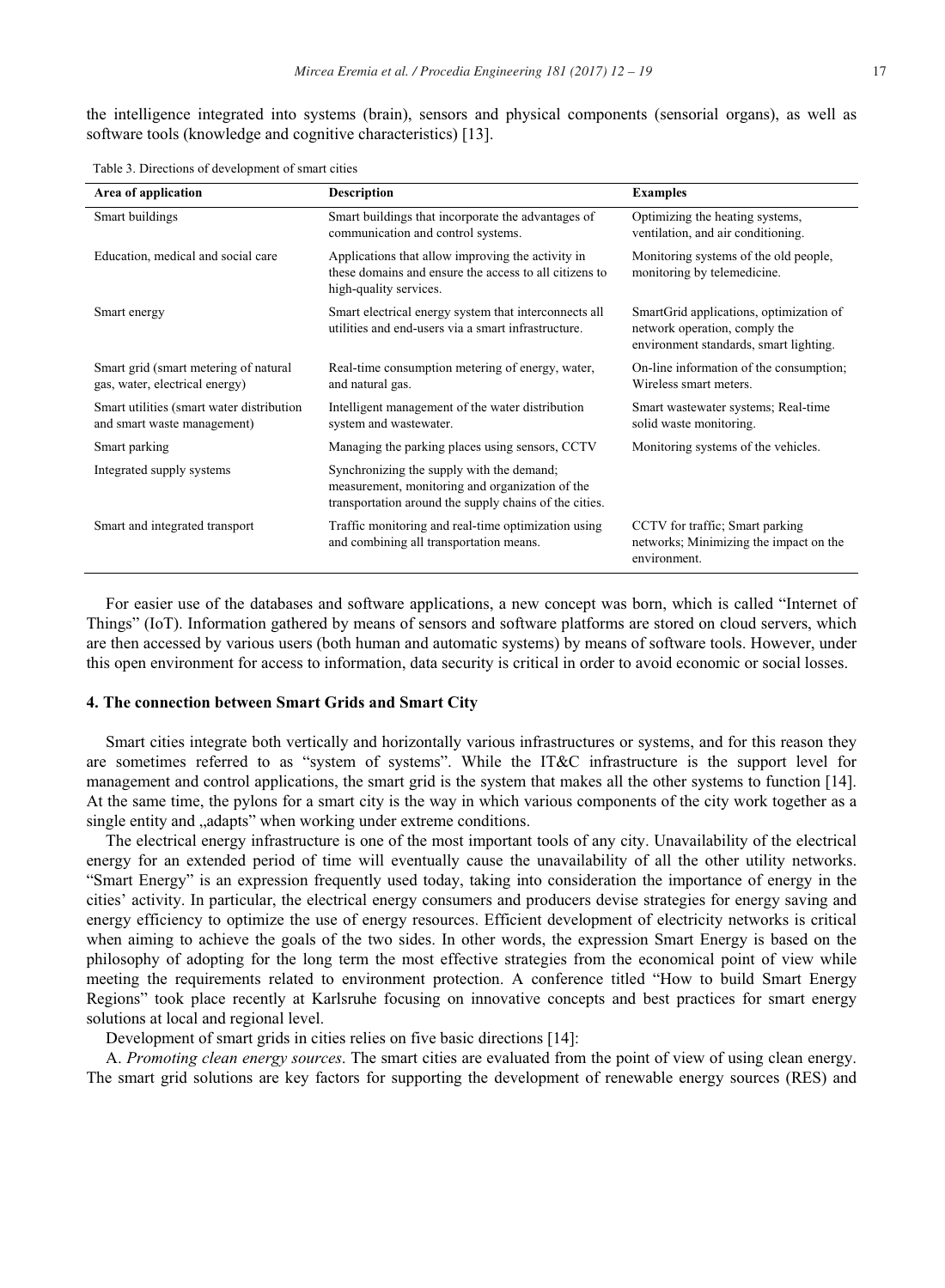high-efficiency cogeneration power plants. Integration of distributed sources in a safe and reliable manner provides flexibility in supplying electrical energy to the consumers.

B. Smart metering. Developing the Advanced Metering Infrastructure (AMI), one of the key factors for smart city strategy, will allow, through remote data reading and bi-directional communication, an active participation of the consumers to load balancing in critical situations and implementation of dynamic tariffs in order to stimulate the integration of renewable energy sources and electric vehicle. On the other hand, AMI will allow the operators (distribution operator, energy supplier or the municipality) to elaborate load forecasts for various load intervals.

C. *Efficient public lighting*. The municipalities show an increased interest to adopt sustainable solutions as a measure to improve the *energy efficiency*. Some examples are the use of low consumption and high-efficiency lamps for the street lighting (for instance, the LED-based lamps) or the use of sensors to automatically switch on/off the light when necessary, including the lighting in the administrative buildings.

*D. Integration of the electrical vehicle*. The air pollution in cities is one of the most important public health problems. Large scale integration of electrical vehicles requires intelligent solutions to be adopted in electrical networks. Management of battery charging is essential to avoid network overloading and to support optimized use of clean energy. The electrical vehicle is a mean for handling the surplus of energy from renewable sources, mainly during the night periods.

E. Active involvement of consumers. The new smart grid applications are oriented toward the consumer; smart grids are customized to inform, educate and assist the consumer in taking the best decisions. By integration of electrical vehicle and supporting the small power energy sources, the consumers may become prosumers, having thus the possibility of injecting power into the electrical network during the peak load periods. The consumers can, therefore, be actively involved in the efficient use of energy.

In order to achieve the objectives above presented, a smart grid must be developed on three levels:

(i) *Physical infrastructure*. Smart grid is a necessary industrial and economic revolution taking into consideration the advanced aging that can be still found in substations, electrical lines and transformers. With the advent of computation techniques and the innovations in the electrotechnical materials it is now possible to manufacture electrical equipment and advanced automation, protection and control systems.

Currently, most of these technologies are already available, which allows doing the first steps in developing the smart grid  $[15]$ :

- The important levels of automation, communication and information technology which are today available can ensure a high-reliability level of the distribution networks in cities;
- It is obvious the trend for equipment modernization both in substations and field installations so that the reaction time is very much reduced in the case of fault isolation, fault location and restoration, network reconfiguration and voltage and reactive power control;
- The increase in the share of renewable energy sources requires the employment of new protection equipment adapted for these situations and special circuit configurations in substations. More than ever, installation of equipment and protection schemes complies with specific standards (such as Standard IEC 61850, which covers the substation automation), and the principles of integrating the information data driven applications are becoming essential elements in the modern design.

(ii) IT&C Infrastructure. The intelligence of an electrical network is given by the software applications and the communication infrastructure that connects the operators with the network components. Smart grid development is thus possible because of the innovation in the IT&C domain, visible mainly in the last 15 years.

The large scale implementation of the IT&C infrastructure inherently allows the possibility of remote access to information, including the access to the command and control systems thus existing the risk of unauthorized access. Under these conditions, *protection against cyber-physical attacks* is critical to prevent economic losses. The American Standard *NISTIR 7628 Revision 1* [16] presents an analytical framework that organizations can use to develop effective cyber-security strategies tailored to their particular combinations of smart grid-related characteristics, risks, and vulnerabilities.

(iii) *Standardization*. The novelty of the smart grid and smart city concepts is a barrier for compatibility of the large number of equipment provided by many companies in the field, in their goal of rapidly providing innovative solutions at the same time with sustainable economic development. In order to ensure a harmonized integration of all equipment and to reduce the operation costs, a suitable standardization is required.